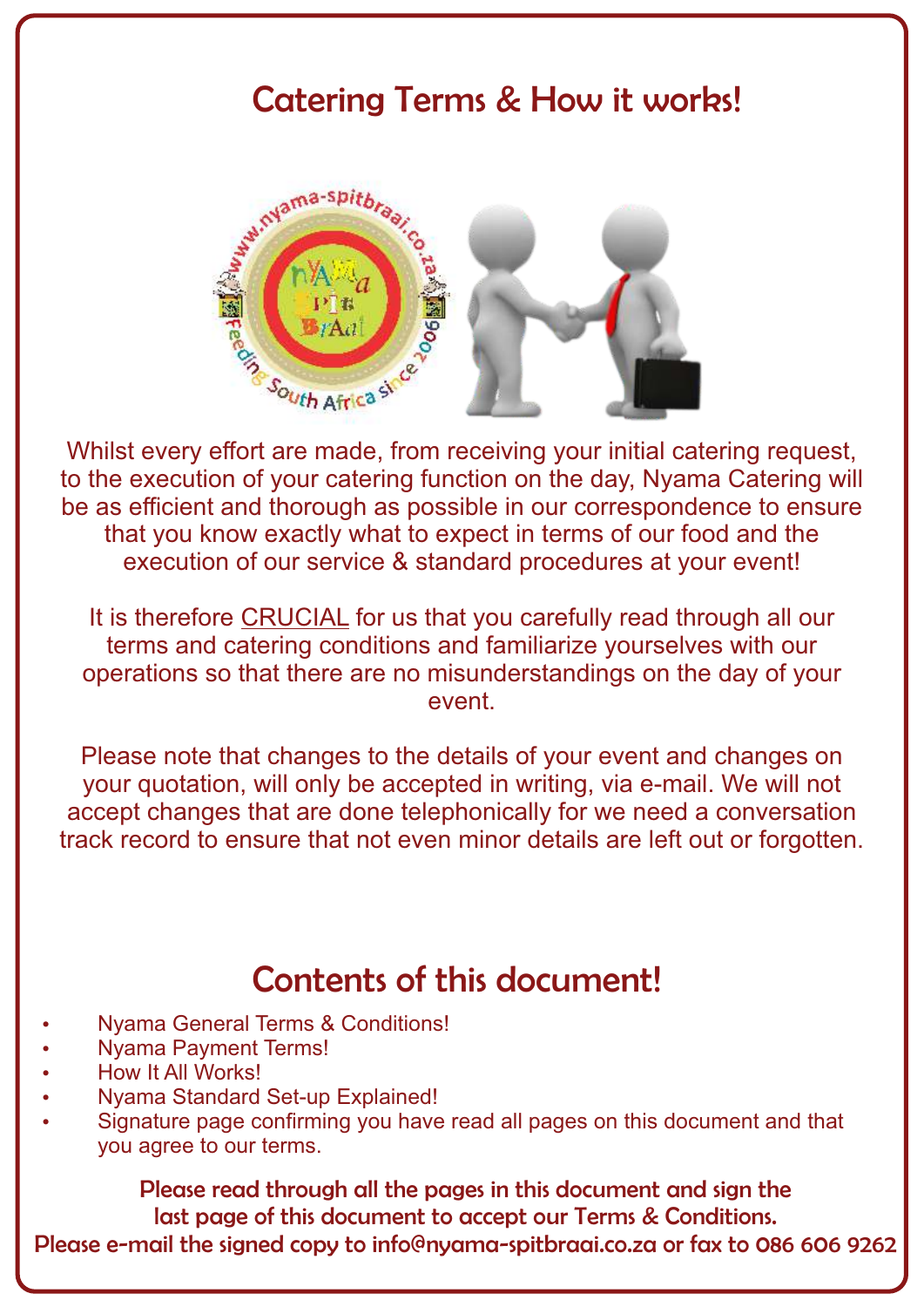- From now no alterations will be accepted regarding the arrangements for your function, unless otherwise arranged.
- Please double check the content of the final invoice and fax back a signed copy of it, along with this document. Once signed, Nyama Catering will not add any items to it. We do on average 25 functions a day and therefore it is impossible, logistically to add anything last minute.
- Nyama cater for all nationalities, our chefs are all fully qualified and the race of staff that are employed by Nyama, does vary. We are therefore proud to say that we do not discriminate against any race and therefore can't supply staff and chefs of a specific race for your function.
- Please stick to the agreed serving time: we cannot and will not change it on the day of the event as we work on a very tight schedule. Please choose an accurate serving time, we only allow for 90 minutes serving on a Main Course and an extra 30 minutes if a dessert is served with your menu. Any overtime will be charged at R200.00 per hour per chef and must be paid in cash to the chef as soon as overtime commence.
- Please note that under no circumstances will any of our braai's or catering equipment be left behind at your function to extend serving time, please make provision for your own extra containers so that we can dish out all the left overs for you after serving time have ended.
- Please organize final payment 48 hours prior to your event and e-mail the proof of payment back to us, we will not leave our premises if the final payment does not reflect in our account on the day of your function.
- We will arrive about 4 hours before agreed serving time and leave no later than 1 hour after serving time, unless otherwise arranged.
- If you booked cutlery & crockery with us, please count it with our staff upon our arrival as you will be billed for any shortages after your function. Please note that we can't police your guests with our cutlery and crockery, if they walk away with our equipment then we will bill you for any shortages after the event. Please make sure that our cutlery, crockery and equipment does not mix with your own to ensure that our staff does not accidentally pack something that is not ours. We rent about 2000 plates, knives & forks and many other utensils each week so it will be impossible to find a specific item after the function.
- Please make sure that we have sufficient directions/instructions or supported map to ensure that we do not struggle to find your venue/address. If you know that your premises is hard to locate on Google Maps and if you live in a rural area then please arrange to meet our team at a central point to direct them to your venue.
- Please make sure that we have easy access back to our vehicle after the function to load our equipment, you will be billed for extra time due to this delay.
- We serve our meat, and potatoes directly from our spit machines so if your serving area is not going to be where we prepare and serve the food, please arrange your own serving trays or chafing dishes to keep the food warm.
- Please make sure that there is sufficient cover for the serving area in case of bad weather. NB!!! It is not our responsibility to provide cover for the braai and serving area. If we need to serve at night then please supply sufficient lighting for us to operate in.
- Our staff will only answer to 1 person in charge who should be there upon arrival to show them where to set-up. If you are not there to receive them and they have to wait for your arrival, the serving time will move forward and you will be billed by the hour for any extra time wasted.
- Please contact our office immediately if there is a problem with anything on the day of your function, we always have a team on standby who can rush through to bring anything from a new spitbraai to a forgotten salad. Please don't wait until Monday to tel us there was an issue, as we would rather fix this on the day.

### **Terms continued onto the next page**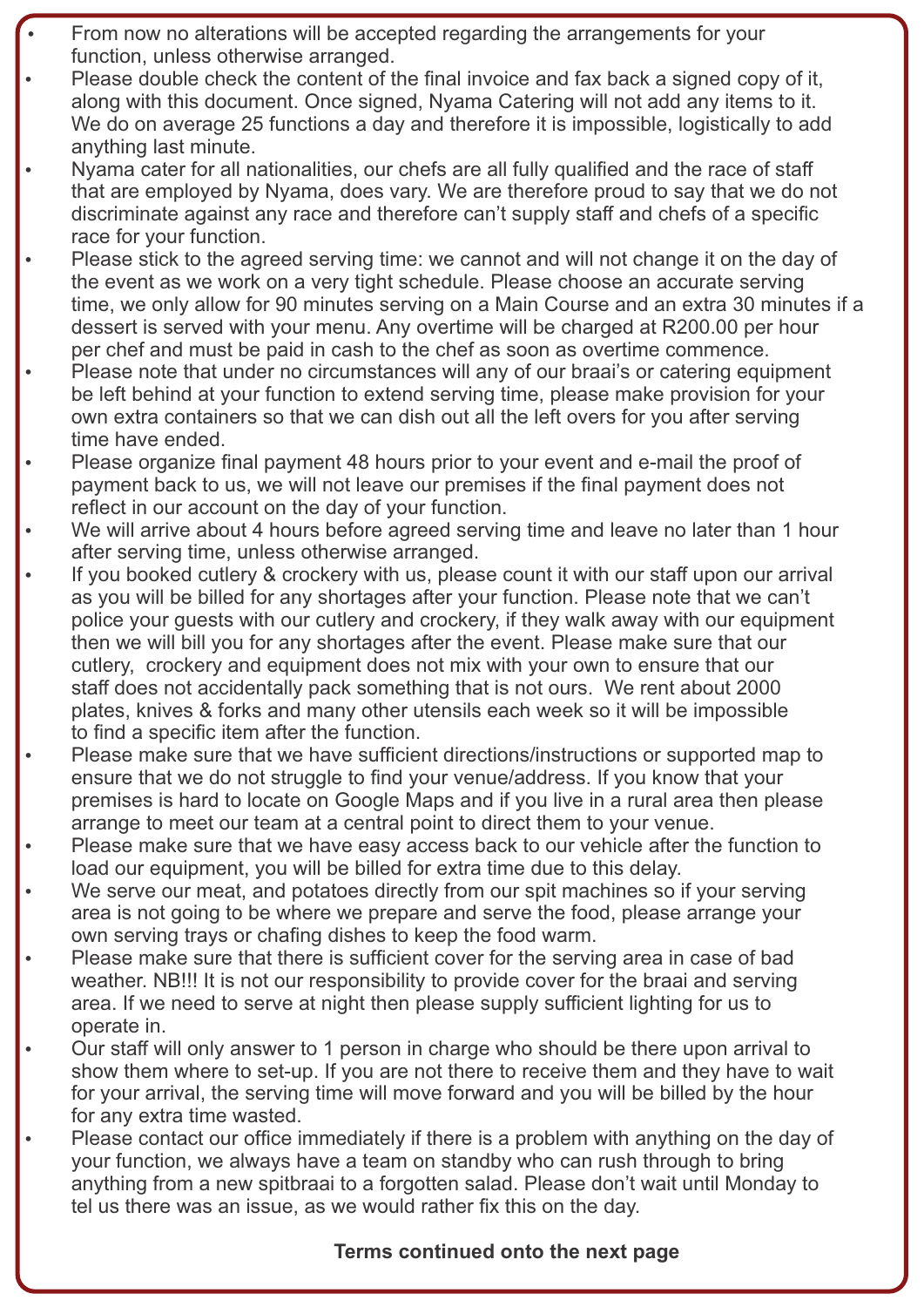- Please make sure that our machines will fit through all doors and gates and do note that we will not carry the machine and equipment higher than 2 flights of stairs, if it is higher, a service lift that will be able to fit our machine will be necessary: Dimensions- Width@900mm, Height@1430mm & Length@1530mm.
- If you want us to unload/load, cook and prepare the food on paving or any sensitive floor area please supply our staff with ground cover/protection. Our equipment are serviced and checked for leaks weekly, but there can be fat spills while serving or when moving our equipment. We can not be held responsible for damage caused by spills if ground cover was not provided.
- Our equipment do give off quite a bit of heat so please also ensure that there are no heat sensitive flooring or items in our designated area. We cannot be held responsible for damage if the above criteria is not met.
- Please ensure that you provide us with a dedicated water point to assist in our food preparations and so that we can wash hands throughout the day. We do supply our chefs with plastic gloves for preparations but a water-point is still needed.
- From January to October our minimum catering requirements are for 35 adults and any choice of menu. During November and December Friday's are reserved for functions with 100 guests or more and Saturday's 50, these functions must also be for menu's equivalent or more than R115.00 per person. Monday's to Thursday's and Sundays we can assist with a minimum of 35 adults.
- Unfortunately we cannot do any site visits before the event as we book between 20 and 25 different functions per day so it is impossible to meet with all of these clients.
- All our procedures, menus and requirements are freely available on our website and are also sent with all email correspondence during and after quoting & invoicing.
- On the day of the event we also arrive early enough to inspect the setup and serving area to decide with the client how to proceed. You are more than welcome to send us pictures and a detailed description of how the setup and serving should work if you are not happy with our standard setup & service.
- We have a Health & Safety certificate in place and can supply a copy if needed. Please note that if your company or venue have their own health & safety officer then please arrange that they send through their H & S requirements before the event so that we don't have any hickup's on the day of the function.
- Please ensure that you provide enough fire extinguishers for your event and that they meet the Health & Safety requirements as set out by OHS Act.
- Please note that we do not take responsibility for any allergies that you or your guests may have. We use specific spices and sauces in our preparations and will not deviate from these methods. If anyone has any allergies at your function they will consume our product at their own risk. We can provide you with all our ingredients used for your choice of menu, but because all our food are prepared in an industrial kitchen we cannot guarantee that the food will not be in contact with food items from other functions that we also prepare for.
- Portion sizes: Once cooked and carved (lamb, beef & pork) we work on  $+$  280g of meat per person. Our other meats vary of portion sizes from +- 100 to 200g and our other side items work out to about 100g to 150g per person per side. These are very generous portion sizes and we never run out of food if the quoted amount of guests eat from the menu. You do however know your guests better than we do so if you feel they will need larger portions than the above please rather ask us to quote for more\ people, you do keep all leftovers after the function.

**NONE OF OUR STAFF MEMBERS ARE ALLOWED TO HAVE ANY ALCOHOL AND SHOULD THEY BE OFFERED ANY ALCOHOL, NYAMA CAN NOT BE HELD RESPONSIBLE FOR THEIR BEHAVIOR!!!**

**OUR STAFF ARE NOT ALLOWED TO ASK FOR ANY TIPS, IF YOU FEEL THAT THEY HAVE SERVED YOU WELL, THEN YOU ARE MORE THAN WELCOME TO GIVE THEM A TIP ON THE DAY AFTER THEIR SERVICE IS COMPLETED.**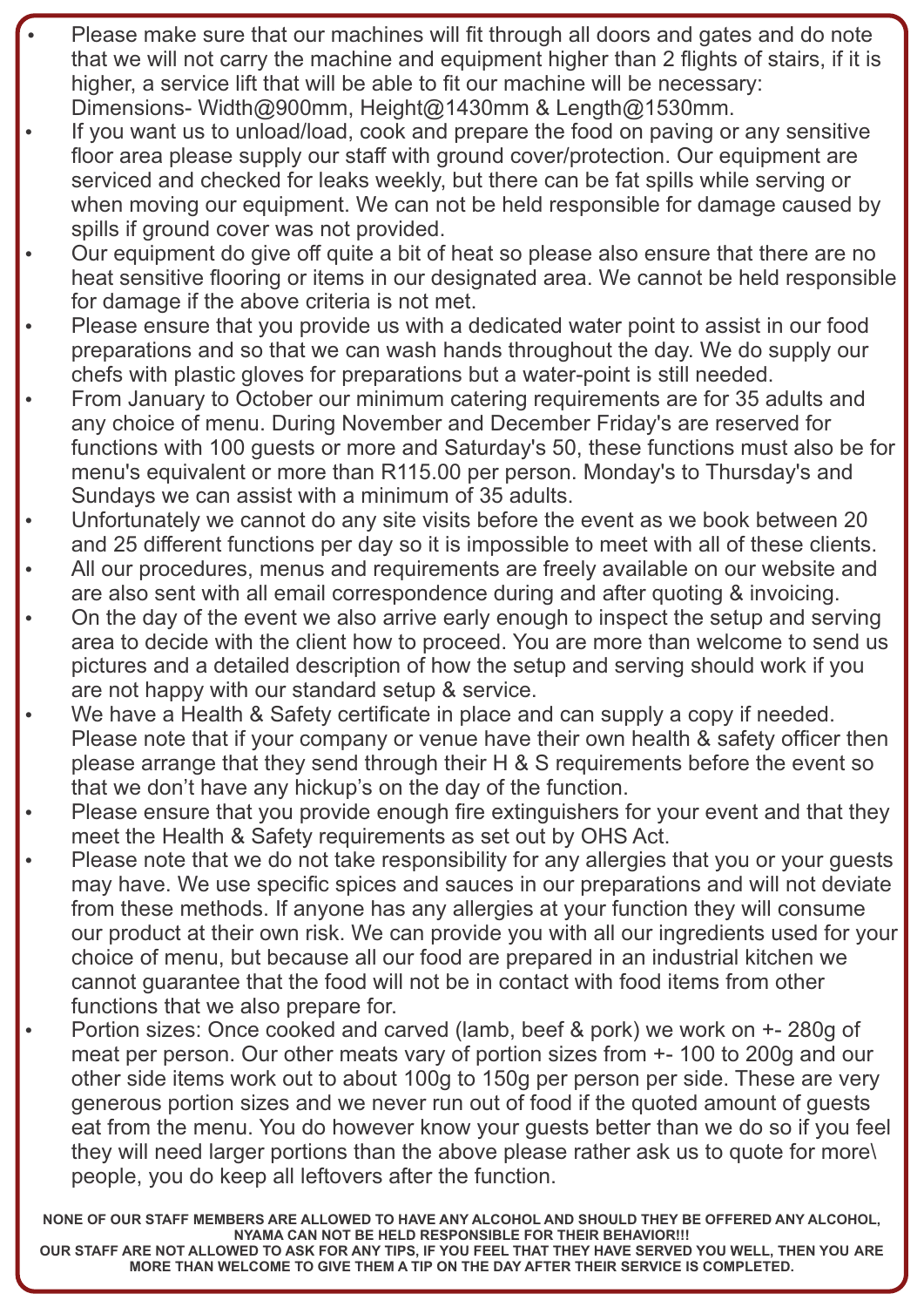## *Payment Terms*

### **Please note that all deposits paid are non-refundable!**

#### **The Client by default agrees to the Payment Terms below.**

### *Payment Terms:*

**Advanced bookings** - We require a 50% deposit to secure your booking, together with the signed invoice plus the signed terms & conditions at least 24 hours prior to your function, any documents not received on time, can result in us cancelling your function and you forfeiting the deposit that were paid. The balance must be paid 2 days (48 hours) prior to the date of the function. If the balance is not received before above mentioned date it could result in your booking being null un void and deposit forfeited.

**Same day & 1 day prior to function bookings** - We require that the function invoice must be paid in full, we will only start arrangements for your function once the full payment reflects in our account, therefore please ensure direct transfers from other banks if not from transferred from a Standard Bank account. Please note that we cannot serve on time if we have delays with payments. Please note that Nyama will not be responsible to do follow-up's with your accounts department for outstanding payments due, the client or person that arranged the function with us will be held responsible to ensure that payments are followed-up with their accounts so that our payment is received on time before the event.

**Government & Corporate Companies** - We require a valid Purchase order document, accompanied by our signed-off, final invoice, as well as our terms & conditions document. Nyama will decide on the payment terms (amount of days given) for the client to settle the invoice.

### **Legalities** -

- The Client confirms that this agreement is being regarded as due demand for payment of all outstanding contractual fees owing to Nyama Spitbraai..
- The Client consents to judgment in terms of section 57 and section 58 of the Magistrates Court Act, to be obtained against the Client in order for Nyama Spitbraai to collect any outstanding and due amounts.
- Should the Client defaults in any part-payment, due and payable, he/she consents to the whole outstanding balance to become payable immediately.
- The Client consents to the payment of all legal costs, should Nyama Spitbraai have to institute legal action against him/her, at attorney and own client scale, plus interest.

### **Limitation of Liability:**

Nyama Spitbraai will not be liable for any loss or damage suffered by the customer as a result of, inter alia, the following:

- Force Majeure (Acts of God), Fire, Hijacking, theft and related events, Malfunction of equipment
- The undersigned agrees to waive any claims of negligence, breach of warranty or contract, mental harm and distress.

### **Cancellation - Our Cancellation Policy is as follows:**

- All cancellations must be received via email. Date and time acknowledgment is the clients responsibility. Please call to be sure that your email was received.
- Cancellations received up to Two(2) weeks prior to your event: 50% of your paid deposit will be refunded.
- Cancellations received less than Two(2) weeks prior to your event will forfeit the entire deposit.
- Postponement and cancellation works on the same policy.
- You cannot use a forfeited deposit towards a later date or another event.

### **Additional Policies**

- Nyama Catering will not be responsible for any food item or beverage taken off premise to be consumed at a later time after the event. We ensure that there is enough food as per your signed menu and amount of guests and our staff will control the serving of these portions on the day of your event. If you don't follow our serving procedures and times or ask our staff to leave the food for you to serve yourself, we cannot ensure the quality or that everyone gets food.
- Second or third party billing is not permitted, the named person and/or company on the invoice is responsible for reconciling all financial terms with Nyama Catering. No hand written amendments to this document are permitted and as such no hand written amendments to this document are legally binding.

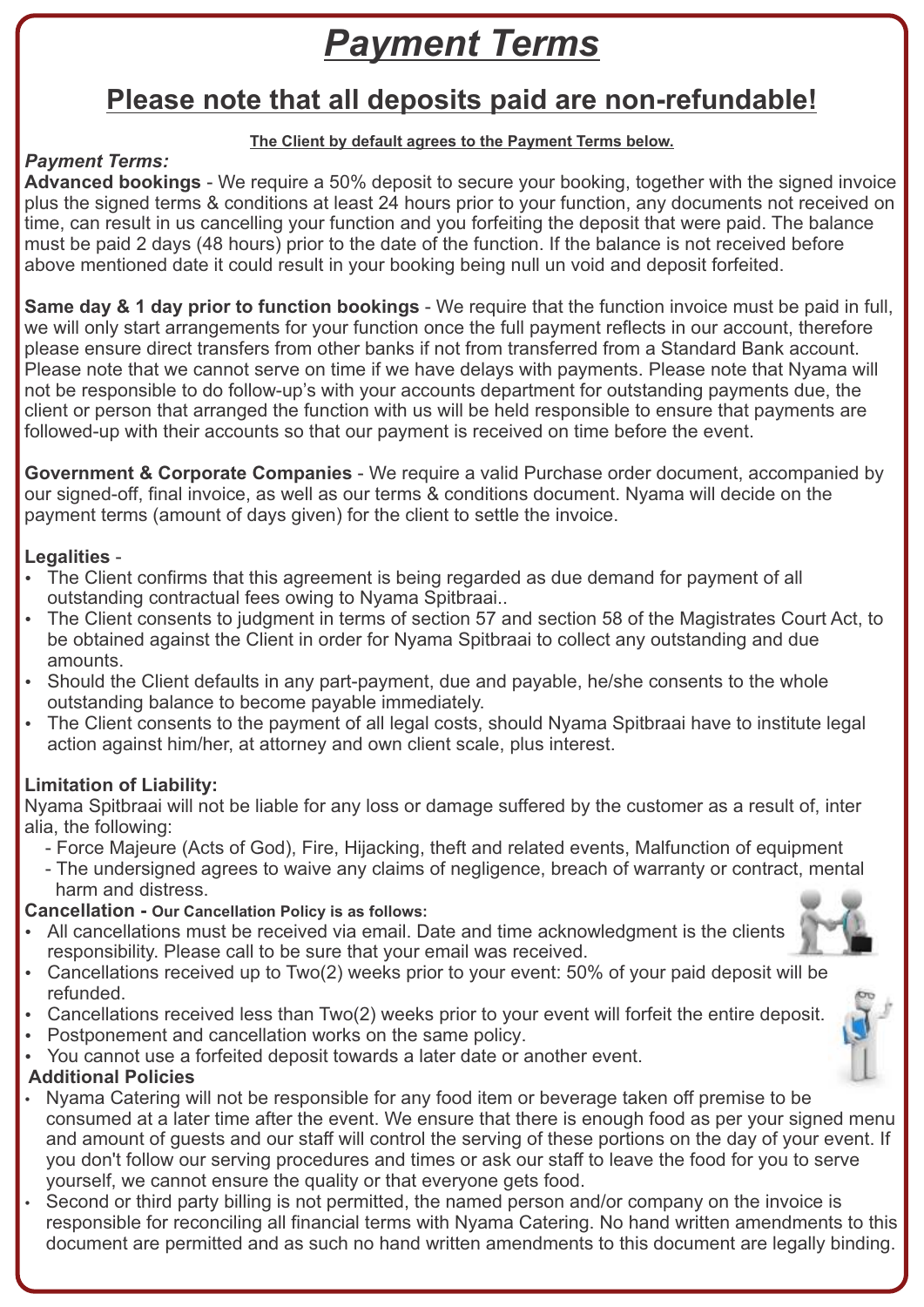# How It All Works!

### *How to book your function!*

- Because we work on a first received deposit, first receive our excellent service basis, we suggest that you pay your deposit A.S.A.P. to book the date. We can change the Menu, Serving time or Amount of guests up to 7 Workdays before the function.
- The deposit books your date & the balance must be paid before or upon our arrival before we set-up for your function. Please note that without the final payment received we will not start with our set-up.

### *Spitbraai's - The Big Day!*

- Our chefs will arrive approximately 4 Hr's prior to serving time, if they are 15 minutes late, due to traffic, please don't panic, inform us so that we can follow-up.
- Clients that made special balance payment arrangements with Nyama accounts must pay the balance of the invoice either in cash to the chef upon our arrival and before we set-up or give them a copy of the proof of payment for the balance payment. Unfortunately we don't accept cheque payments. Please note that if you are not present upon our arrival and we have to wait for you, the serving time will be moved forward and we will bill you for the additional time that we are serving late.
- Next we will start off-loading and setting-up for your function. We will start with the braai. Please ensure that we have easy access for our vehicle to off-load and that we have access to the actual site where we need to braai. Note that we won't carry our equipment further than 50m from our vehicle so arrange for easy access. Also ensure that we have access codes, keys, and if we need to use a keycard for elevators you must issue a dedicated key to our chefs for the entire duration for the function. Please advise us on accessibility to the actual braai site. We will not carry our equipment up to more than one short flight of stairs.
- Please note that we will serve the meat & potatoes directly from the machine, if you want to serve it from a different serving area in-house you will have to provide us with chaffing dishes to dish out the meat and a warm-tray to keep it warm for the duration of serving.
- We provide paper serviettes, salt, pepper and salad dressing on the serving tables. If you want to add additional condiments & garnishes you are welcome to do so.
- We use gas operated spitbraai equipment, so there is no smoke. We do however require a wind and weather free environment to do our business in. Please arrange a gazebo or a lapa where we can set-up under a roof for serving and braai'ing.
- After all the quests had seconds or thirds our chefs will start clearing up the dirty plates from the tables, and we will start dishing out all the left-overs in your containers that you must provide for this. Please note that we won't leave any of our equipment behind.
- Our chefs always looks neat and professional. (Check out our picture gallery on the website)
- Please note that we don't allow our chefs to clear away any empty alcoholic bottles in and around the venue for it can be easily misperceive thinking that they are consuming alcohol whilst on duty.

### **Last but not the least................Enjoy the party!!!**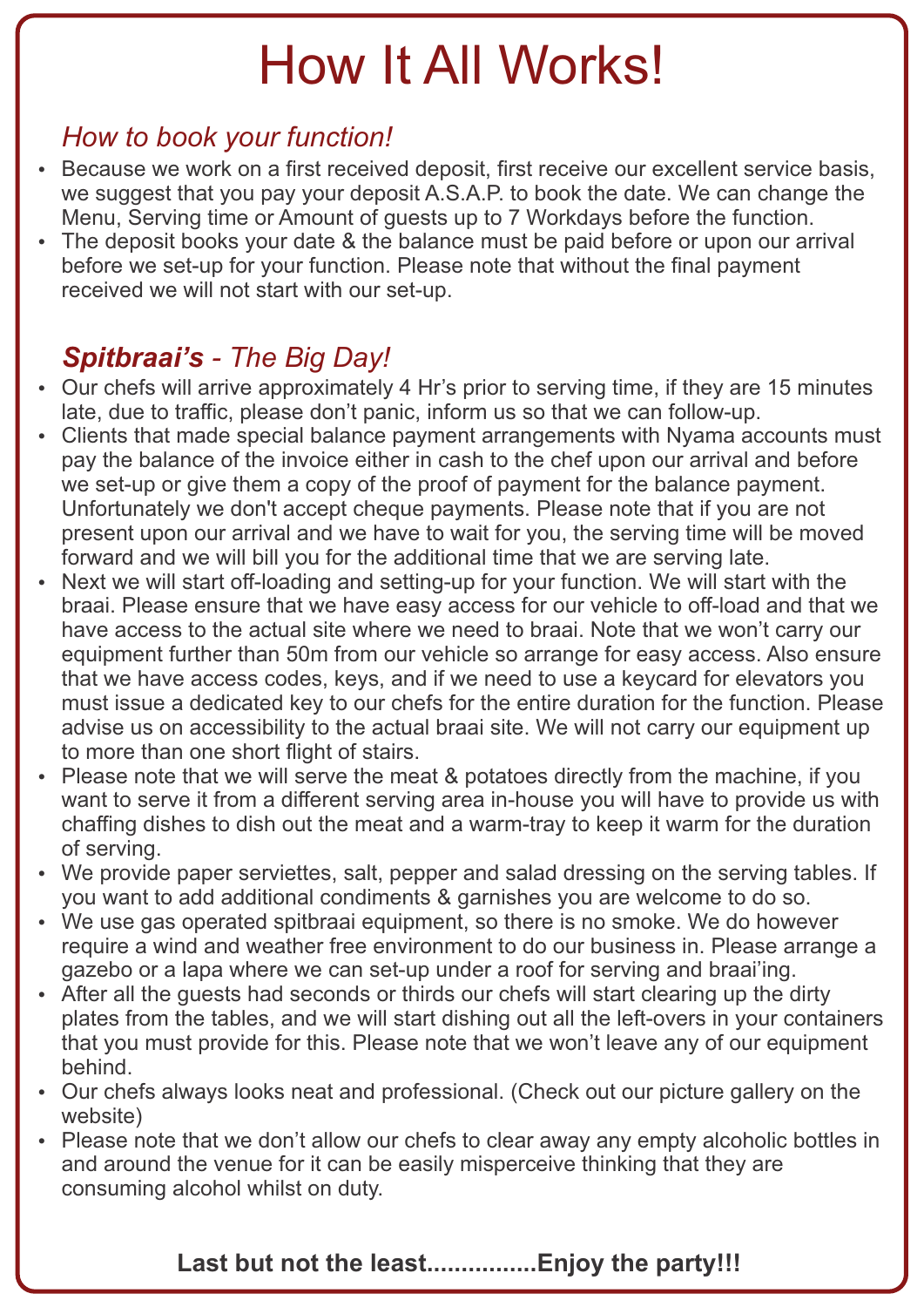### *Corporate Buffets & Potjies- The Big Day!*

- Our chefs will arrive approximately 2 Hr's prior to serving time, if they are 15 minutes late, due to traffic, please don't panic, inform us so that we can follow-up.
- Clients that made special balance payment arrangements with Nyama accounts must pay the balance of the invoice either in cash to the chef upon our arrival and before we set-up or give them a copy of the proof of payment for the balance payment.
- Unfortunately we don't accept cheque payments. Please note that if you are not present upon our arrival and we have to wait for you, the serving time will be moved forward and we will bill you for the additional time that we are serving late.
- Next we will start off-loading and setting-up for your function. Please ensure that we have easy access for our vehicle to off-load and that we have access to the actual site where we need to braai. Note that we won't carry our equipment further than 50m from our vehicle so arrange for easy access. Also ensure that we have access codes, keys, and if we need to use a keycard for elevators you must issue a dedicated key to our chefs for the entire duration for the function. Please advise us on accessibility to the actual catering site or location. We will not carry our equipment up to more than one short flight of stairs.
- We will start with the heating up of the hot dishes or potijes and by preparing the salads for serving display.
- Please note that our Potjiekos menu will be prepared at your venue unless otherwise arranged, it will be served from our black pots and the side dishes, from the buffet table that we have set-up.
- If you have ordered Lamb on your buffet menu then please note that we prepare Leg of lamb for your function at our Nyama Kitchen and we don't do a whole lamb on the spit at your venue.
- We provide paper serviettes, salt, pepper and salad dressing on the serving tables. If you want to add additional condiments & garnishes you are welcome to do so.
- We use gas burner equipment when heating up the potijes & use burner gel for the chafing dishes when heating up the hot dishes.
- After all the quests had seconds or thirds our chefs will start clearing up the dirty plates from the tables, and we will start dishing out all the left-overs in your containers that you must provide for this. Please note that we won't leave any of our equipment behind.
- Our chefs always looks neat and professional. (Check out our picture gallery on the website)

### **Last but not the least................Enjoy the party!!!**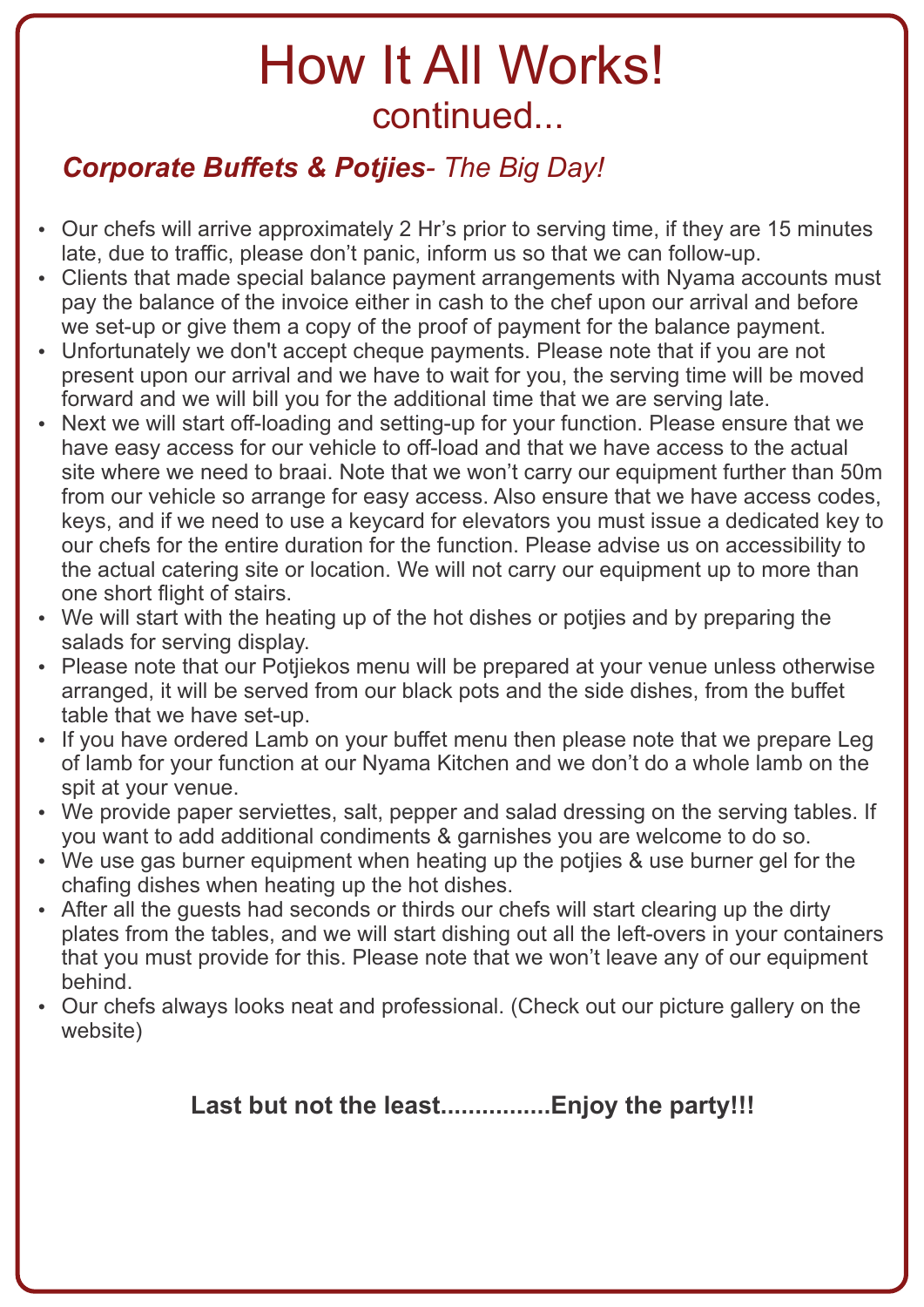### *Standard Braai's - The Big Day!*

- Our chefs will arrive approximately 4 Hr's prior to serving time, if they are 15 minutes late, due to traffic, please don't panic, inform us so that we can follow-up.
- Clients that made special balance payment arrangements with Nyama accounts must pay the balance of the invoice either in cash to the chef upon our arrival and before we set-up or give them a copy of the proof of payment for the balance payment.
- Unfortunately we don't accept cheque payments. Please note that if you are not present upon our arrival and we have to wait for you, the serving time will be moved forward and we will bill you for the additional time that we are serving late.
- Next we will start off-loading and setting-up for your function. Please ensure that we have easy access for our vehicle to off-load and that we have access to the actual site where we need to braai. Note that we won't carry our equipment further than 50m from our vehicle so arrange for easy access. Also ensure that we have access codes, keys, and if we need to use a keycard for elevators you must issue a dedicated key to our chefs for the entire duration for the function. Please advise us on accessibility to the actual catering site or location. We will not carry our equipment up to more than one short flight of stairs.
- We will start with the braai and by preparing the salads for serving display table.
- Please note that the food will be served in chaffing dishes, buffet-style!
- We only serve one portion per item on the menu and the serving is based on gram per person.
- Please note the following for steak braai: We braai all steaks medium to rare, a guest can always ask our chef to put their steak back on the grill to braai for a little while longer if they feel it is a bit underdone. This being said we will not be able to cook each and every steak this way, we still do buffet catering. We will start braai'ing a batch of steaks a few minutes before serving time to accommodate the first guests and carry on braai'ing batches until the last person is served. Please note that we still need to serve from a chaffing dish, from the table, to keep it warm and it then gets cooked more, whilst being kept inside the chaffing dish! It is therefore CRUCIAL!!! that we serve on the agreed serving time and that there are no delays!!! Please note that if guests are late, we can't guarantee that the meat won't be over done and if this is the case we will not take any responsibility if it is not to their specific taste.
- We provide paper serviettes, salt, pepper and salad dressing on the serving tables. If you want to add additional condiments & garnishes you are welcome to do so.
- We use gas burner equipment when heating up the potijes & use burner gel for the chafing dishes when heating up the hot dishes.
- After all the quests had seconds or thirds our chefs will start clearing up the dirty plates from the tables, and we will start dishing out all the left-overs in your containers that you must provide for this. Please note that we won't leave any of our equipment behind.
- Our chefs always looks neat and professional. (Check out our picture gallery on the website)

**Last but not the least................Enjoy the party!!!**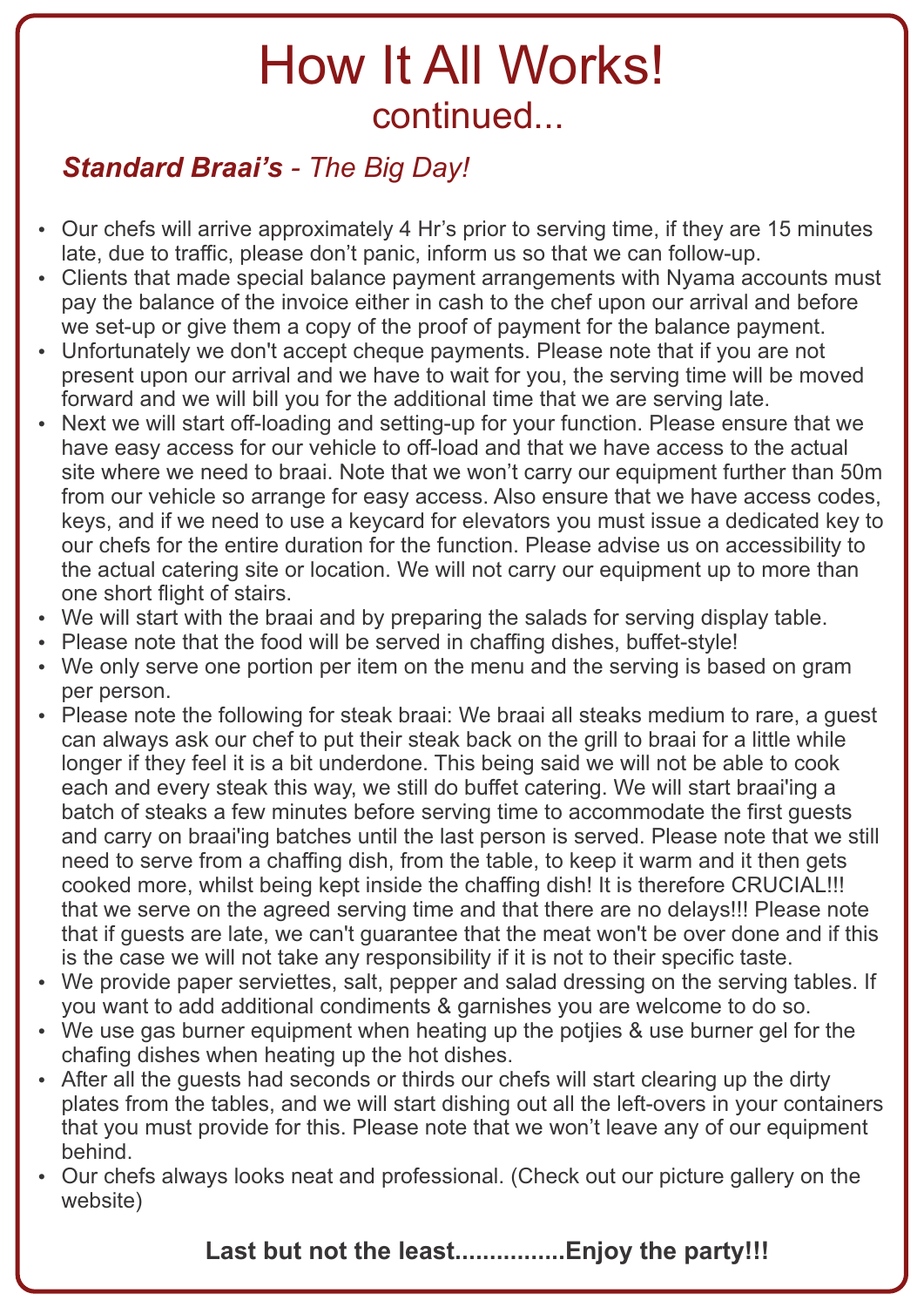### *OX Braai's - The Big Day!*

### *How to book your function!*

- Because we work on a first received deposit, first receive our excellent service basis, we suggest that you pay your deposit A.S.A.P. to book the date. We can change the Menu, Serving time or Amount of guests up to 7 Workdays before the function.
- The deposit books your date & the balance must be paid before or upon our arrival before we set-up for your function. Please note that without the final payment received we will not start with our set-up.

### *OX Braai's - The Big Day!*

- We arrive between 12-20 Hours prior to serving time depending on the size of the function, to start with our preparations and to start with the OX Braai.
- We send 3-4 Staff members for the initial set-up and then for the function serving we will send enough staff based on the size of the function to ensure a very smooth service. We don't supply waiting staff but we can suggest companies for you who can supply you with such a service.  *Set-Up Requirements:*
- We require a 10x10m area preferably under cover, where we are catering in the open air you need to provide us with at least one Gazebo for our preparation station and utensils/equipment.
- We need a dedicated uninterrupted power supply for our electrical equipment, a dedicated water supply close to our set-up not more than 40m away from our set-up, we need ample lighting for preparations during the night, we prefer a dust free environment, if and where possible and we need easy access for our vehicles to enter with our Oxbraai Machine that is transported on a trailer. The length of our vehicle and trailer is around 7m long and therefore we cannot turn into sharp corners or small spaces. Please note that our trailer and Oxbraai should have a roof clearance of at least 4m high. Please note that our vehicles cant be moved away from our Braai set-up due to us having to store some equipment on our vehicles.
- We require a dedicated person or liaison to be at the venue upon our arrival, to show us where to setup. Please note that our arrival could also be during the course of the night anything between 08:00pm - 05:00am. We will provide an estimated arrival time prior to your event.
- Please note that you have to provide us with enough containers after the service, to dish out all the left-overs, please note that we won't supply our containers for these said left-overs.
- Please note that you have to provide us with all your company provisions and regulations around health and safety at least 07 working days prior to your event. Please note that if we didn't receive any instructions on your health and safety policy prior to your event, we will not adhere to any last minute health and safety requests on the day.
- *Service Layout:*
- Please note that you have to adhere to the serving time agreed upon for it is crucial for us to serve on time, beef is not an easy type of meat to keep moist and tender for long durations and we need to serve our food at it's best. Please time your speeches accurately and please ensure that your guests are all present at serving time, late-comers will be accommodated if we are still serving but once our service are done, we won't be able to accommodate them.
- We do a Buffet Style set-up, the guests will help themselves towards all the side-dishes and our chefs will dish up all the meats and potatoes directly from our smaller stainless steel spitbraais.
- Please note that we only use our Oxbraai machine to braai the ox and that we then transfer the meat into a smaller spitbraai machines for serving purposes.
- We will supply all the necessary equipment, utensils, condiments and garnishes for the food serving stations. Please note that we only supply cutlery and white china crockery on request at an additional charge of R6.00 per person extra.
- Please note that we charge R200.00 per chef for overtime if there are delays in our agreed **service and serving times due to client negligence or for whatever reason not cleared with Nyama Catering CC, prior to your event.**
- Please note that you will have to provide us with clear directions to your venue, please ensure **that we have a map and GPS Co-ordinates for venues in difficult to find or rural areas.**

Continued overleaf...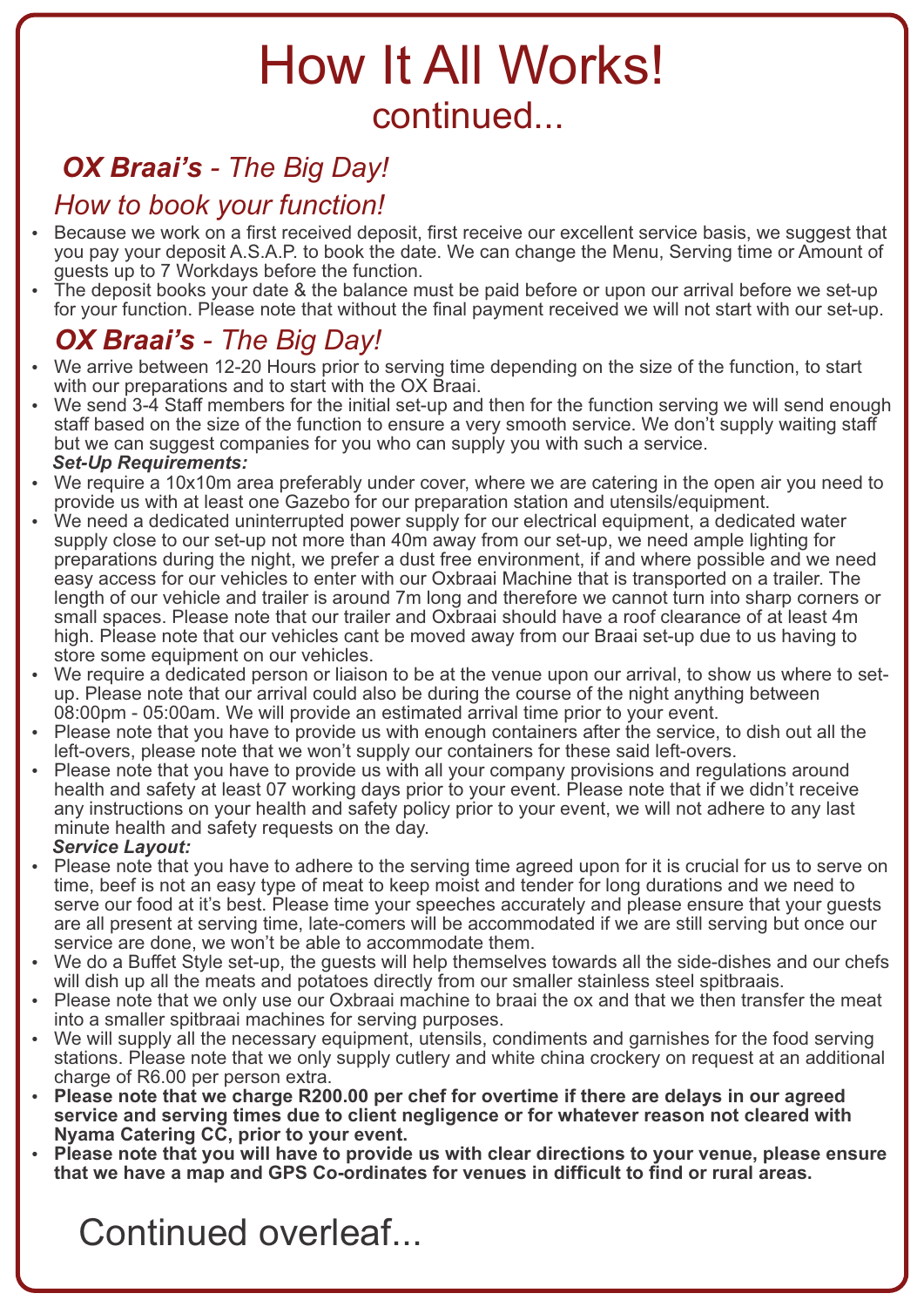### *OX Braai's - The Big Day!*

### *Cancellation & Additional Policies!*

- All cancellations must be received via email. Date and time acknowledgment is the clients responsibility. Please call to be sure that your email was received.
- Cancellations received up to Two(2) weeks prior to your event: 50% of your paid deposit will be refunded.
- Cancellations received less than Two(2) weeks prior to your event will forfeit the entire deposit.
- Postponement and cancellation works on the same policy.
- You cannot use a forfeited deposit towards a later date or another event.
- Nyama Catering will not be responsible for any food item or beverage taken off premise to be consumed at a later time after the event. We ensure that there is enough food as per your signed menu and amount of guests and our staff will control the serving of these portions on the day of your event. If you don't follow our serving procedures and times or ask our staff to leave the food for you to serve yourself, we cannot ensure the quality or that everyone gets food.
- Second or third party billing is not permitted, the named person and/or company on the invoice is responsible for reconciling all financial terms with Nyama Catering. No hand written amendments to this document are permitted and as such no hand written amendments to this document are legally binding.

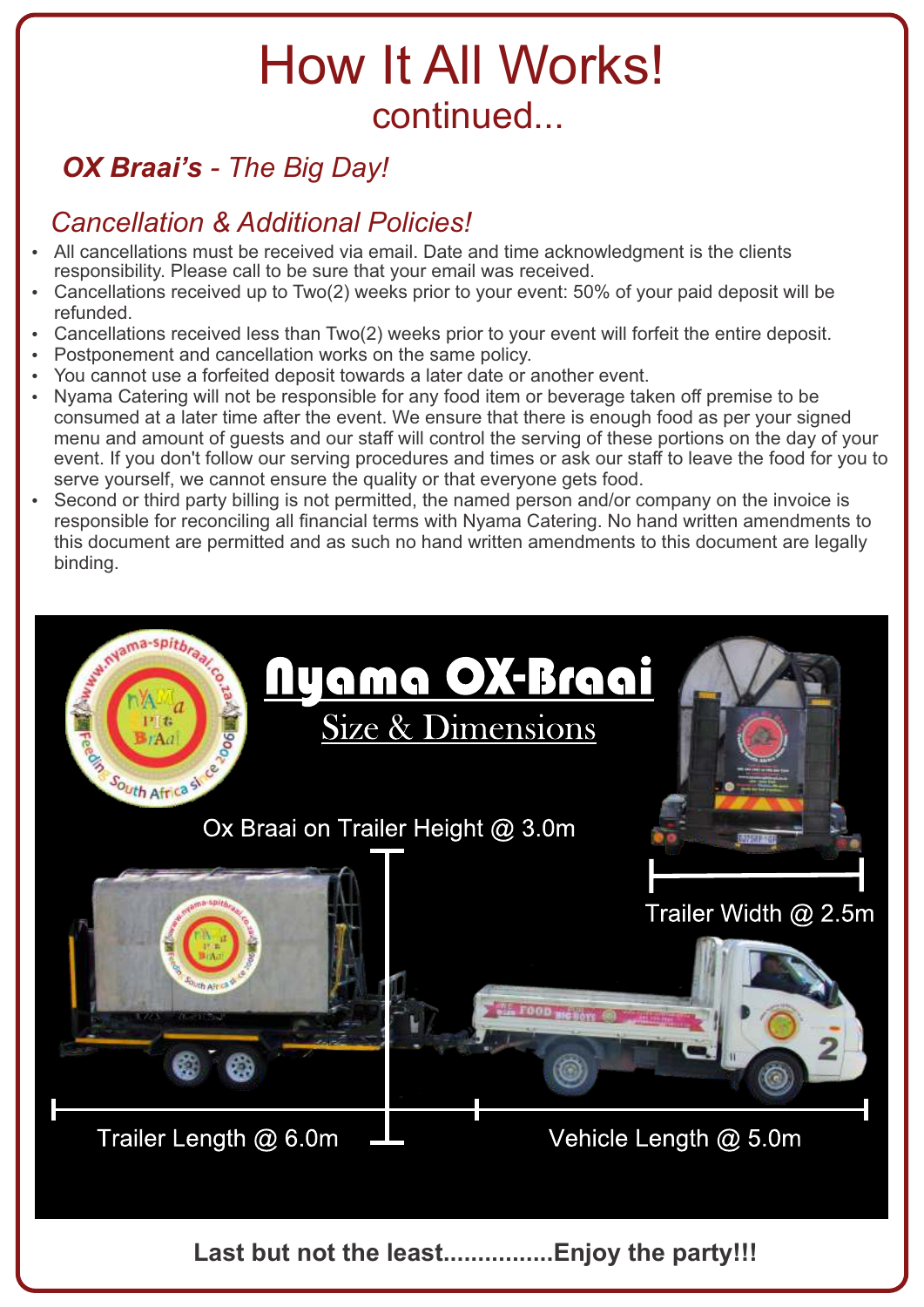# Nyama Standard Set-up Explained!

**Below is a complete explanation on Nyama's Standard set-up, on the day of your function,** 

#### **together with what is included and not included .**

### **Arrival**

- Upon our arrival, our chef will find his contact **(function co-ordinator)** to greet and to find out where to set-up our serving table and catering equipment.
- We then start off-loading our vehicle and getting all our equipment to the designated area where we will braai and set-up the serving station.

### **What we need to do the set-up**

- We ask that you show our chefs where a basin is to wash hands after they off-loaded and before they can start preparing the food.
- You need to show them the allocation you kept open for them to do there set-up at.
- We require a space allocated under cover to do their set-up under for in case of bad weather. We do provide branded umbrellas depending on availability to form part of the set-up to cover the serving table, this is however not enough cover in bad weather conditions.
- We need enough lighting if we cater in the evening, it is difficult for the chefs to prepare in the dark and your guests want to see what they dish up for themselves. Dark lighting conditions jeopardize the service in general.

### **How can you assist us in terms of set-up? (Please note that this is not a necessity)**

- If there is a kitchen area to utilise to prepare their salads it will be convenient but it's not a must!
- If you have a fridge with some space where they can keep some of their dishes chilled then it will help with convenience but again not a must for we are geared to keep everything fresh and chilled on-location.
- From time to time there might be a specific dish to heat-up so if you have an oven that they can use it will be helpful but not a necessity.

### **How does the set-up work?**

- We do "Buffet-Style" catering therefore we will set-up a rectangular table on which the cutlery, crockery, condiments & garnishes and all the side-dishes will be placed that are not served from our stainless gas spit braai's. Here your guests will help themselves to a plate and cutlery as well as help themselves to the side-dishes provided. For 50+ functions we send two chefs and then one of them will look after the buffet table, keeping everything tidy and to assist the guests whilst the second chef will serve the meats and potatoes directly from the spit braai. We serve for a duration of 90 minutes from the confirmed serving time before we start clearing away.
- Once all your guests enjoyed their meal and those still hungry had second helpings, the chefs will then start to clear the dirty plates from the table and start clearing away.
- We require you to then have your own dishes available to give to our chefs so that they can dish-out all the left overs for you, to enjoy the next day. Please note that we don't leave any of our catering equipment behind and if you need to keep any of our catering equipment, you can buy it from Nyama by paying cash for it on the day. You can ask the chef for the pricing on the day or call our offices.
- **Desserts** Once the main meal is served, we start by preparing a dessert table. We start serving dessert once we have cleared away the dinner plates. We serve dessert for a 30 minute duration after the main course.
- **Serving times 90 Minutes Main Course 30Min Dessert** We can allow only up to 30 minutes for late serving, thereafter we bill you R200.00 per chef per hour overtime. We want to serve our food at its best, if we serve late we won't guarantee food quality and we will bill you for extra time.

#### **What serving utensils do we use?**

- Black Table-cloths with red overlays.
- For hot dishes Stainless Bain Mare's
- For Salads Stainless Salad Bowls
	- Serving Spoons Stainless
	- Other serving dishes Stainless
- Plates White China (We rent it in from a supplier all looks exactly the same)
	- Cutlery Standard Catering Stainless
	- Salad Dressing, Butters, Ice Cream, Custards As purchased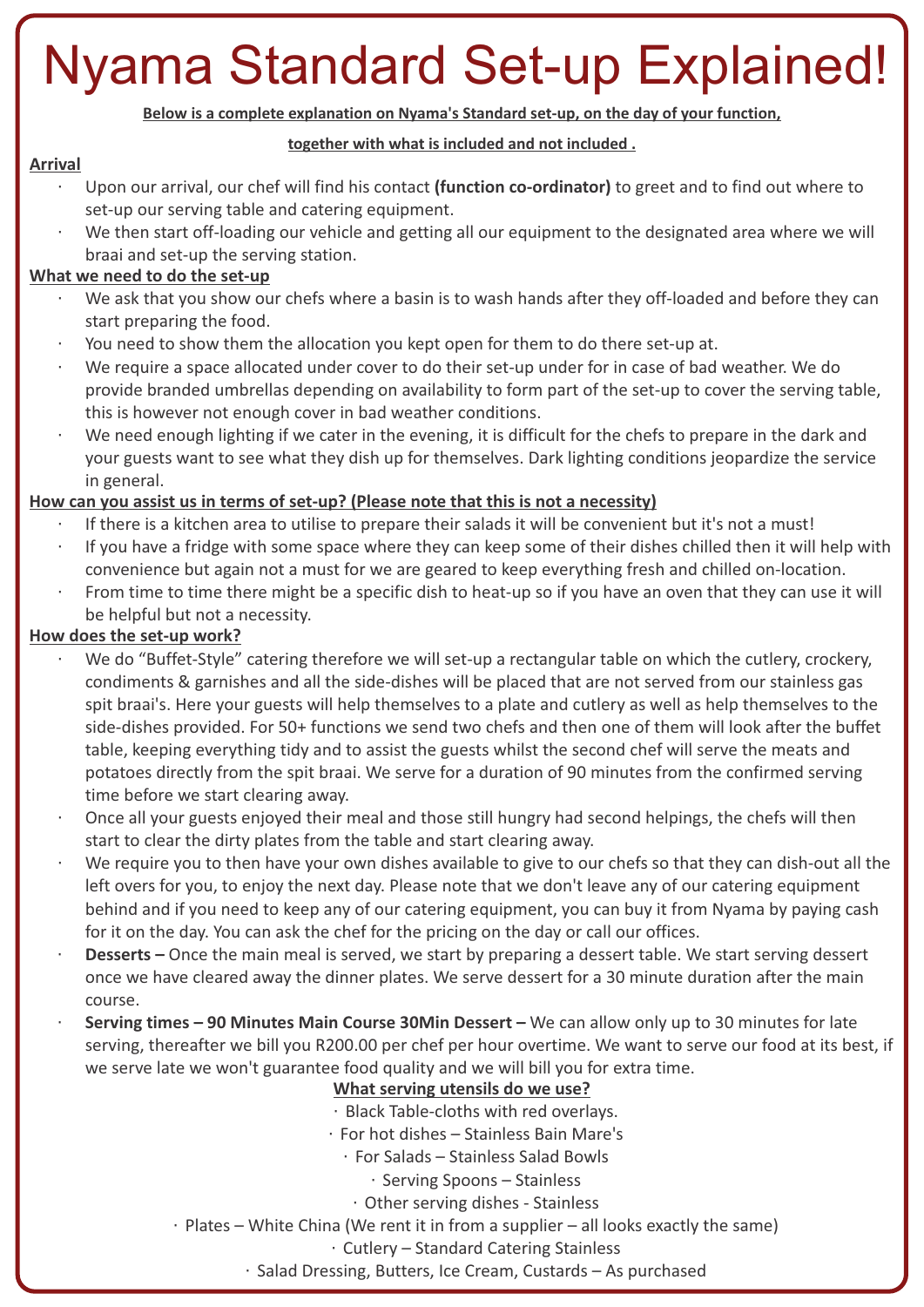# Food safety tips for left-overs!

**Many people enjoy eating leftovers from holiday festivities, family gatherings or from dining out. However, leftovers need** 

#### **to be properly handled. Here are some basic food safety tips to help keep leftovers safe.**

#### **Handling leftovers**

Before and after handling leftovers, wash your hands with hot soapy water, as well as all utensils, dishes and work

surfaces. For added protection, you may want to sanitize utensils, dishes and work surfaces. Normal household sanitisers or

a mild bleach solution (5 ml/1 tsp. bleach per 750 ml/3 cups water) may be used

Keep foods out of the danger zone, between 4°C (40°F) and 60°C (140°F) to prevent the growth of harmful bacteria.

Throw away any cooked food left out at room temperature for more than two hours.

 Never rely on your nose, eyes or taste buds to judge the safety of food. You cannot tell if food is contamined by its look, smell or taste. When in doubt, throw it out!

#### **Cooling leftovers**

Refrigerate all leftovers promptly in uncovered, shallow containers so they cool quickly.

Very hot items can first be cooled at room temperature. Refrigerate once steaming stops.

Leave the lid off or wrap loosely until the food is cooled to refrigeration temperature.

Avoid overstocking the refrigerator to allow cool air to circulate freely.

#### **Storing leftovers**

 Always use a clean container to hold the leftovers, or wrap the leftovers in leak-proof plastic bags to prevent crosscontamination. Keep different types of leftovers separate.

Eat refrigerated leftovers within 2 to 3 days, or freeze them for later use.

Date leftovers to help identify the contents and to ensure they are not stored too long.

#### **Defrosting leftovers**

Thaw frozen leftovers in the refrigerator or in the microwave. Ensure food is properly sealed.

Consume or cook the leftovers immediately after they have thawed.

#### **Refrigerator**

Place the container or platter on the bottom shelf of the refrigerator to avoid leakage on other foods during thawing.

#### **Microwave**

 Before defrosting, remove food from any packaging or containers not identified as microwave-safe (such as plastic wrap, freezer cartons, and Styrofoam trays). Only use containers and wraps that are labelled as microwave safe.

Use the defrost setting of your microwave and make sure leftovers are completely defrosted before reheating.

Use or eat the leftovers immediately after defrosting. Don't re-freeze foods that you've defrosted in the microwave.

#### **Reheating leftovers**

 Reheat leftovers to a safe internal temperature of 74ºC (165ºF). Use a digital food thermometer to check the temperature. Bring gravies, soups and sauces to a full, rolling boil and stir during the process. Discard uneaten leftovers after they have been reheated.

#### **Reheating in a microwave**

 Use only containers and plastic wrap designed for use in the microwave. Loosen the lid or wrap to allow steam to escape. Stop the microwave midway through reheating and stir the food so that the heat is evenly distributed. Rotate the plate several times during cooking if your microwave does not have a rotating tray.